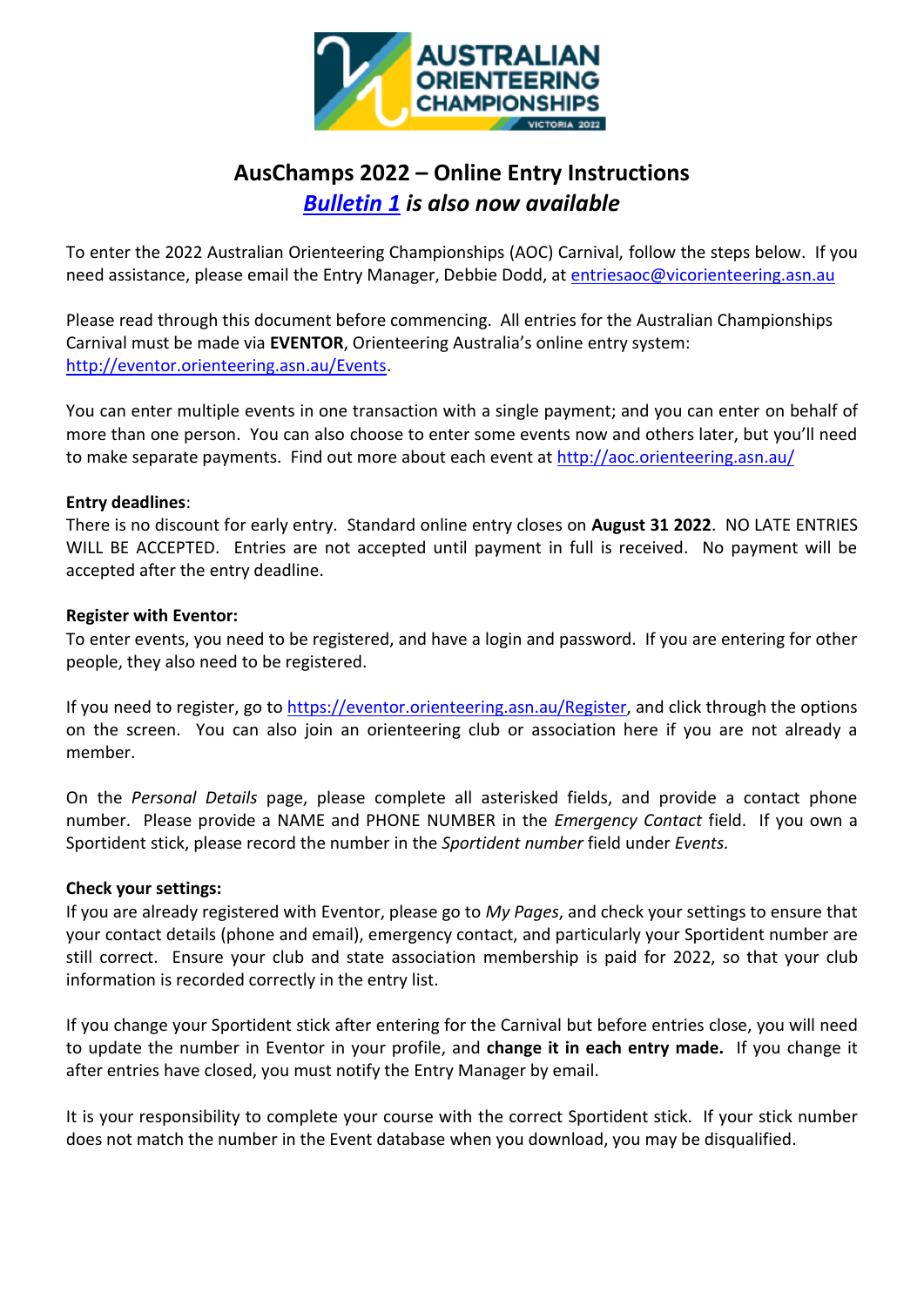# **IOF IDs for elites:**

All elites (M/W21E and M/W20E) who wish to receive world ranking points for the World Ranking Events (WREs), will need to be registered in IOF Eventor, and have an IOF ID. You can find your IOF ID by checking *My Pages* on the IOF Eventor website: [http://eventor.orienteering.org/Events.](http://eventor.orienteering.org/Events) **Juniors and families:**

Juniors aged 13-20 will be charged 70% of the adult entry fee. Sub-juniors aged up to and including 12 years will be charged 50% of the adult entry fee.

Family entry is capped at two adults and the highest priced junior; ie subsequent juniors are not charged. **All family members must enter at the same time,** and must reside at the same address. The family cap is applied automatically as part of the payment process. Adding additional family members separately will result in fees being charged for them; this will not be adjusted.

### **AOC2022 Extras:**

Use the "events" on Friday September 23, to hire a Sportident stick, and request split start times for child minding purposes.

### **Sportident hire:**

All competitors must wear a Sportident timing device ("stick") during each race. If you do not own a Sportident stick, you can hire one for the duration of the Carnival, for a flat fee of \$10, payable at time of entry. Hire sticks are Version 8. Hire sticks must not be transferred between competitors, and you must use the same stick for each event. Replacement fee for loss or damage = \$50.

SI Air (contactless) punching will be enabled at all events, but SIACs will not be available for hire. If you wish to use a SIAC stick, please purchase one prior to entering the Carnival. Australian suppliers include [Aussie O Gear](https://www.aussieogear.com/) (NSW) and the [DROC Shop](https://www.drocorienteering.com.au/wordpress/droc-shop/) (Victoria).

#### **Split starts:**

If you are sharing childminding, you may request split start times at events where this is feasible. Both persons responsible must enter together (enter one person, then use the link under the Entry Summary to enter another person). One person must select EARLY, the other must select LATE. If you are shadowing a novice, please request an EARLY start time so that you complete your own course first.

Your request will be actioned for every event that you've entered, where the start draw is long enough to accommodate split starts. If you only require split starts for some of your events, please contact the Entry Manager by email.

Early or late starts to accommodate travel arrangements will not be accepted.

### **Merchandise/social:**

Orders for merchandise, workshops and social events will be made available in Eventor closer to the Carnival.

### **Entering events - how to enter multiple events and pay in a single transaction:**

- Log in to Eventor under your Club membership (not your State Association membership).
- Go to the **Event Calendar** for 2022. Carnival events begin on Friday September 23, and end on Sunday October 2.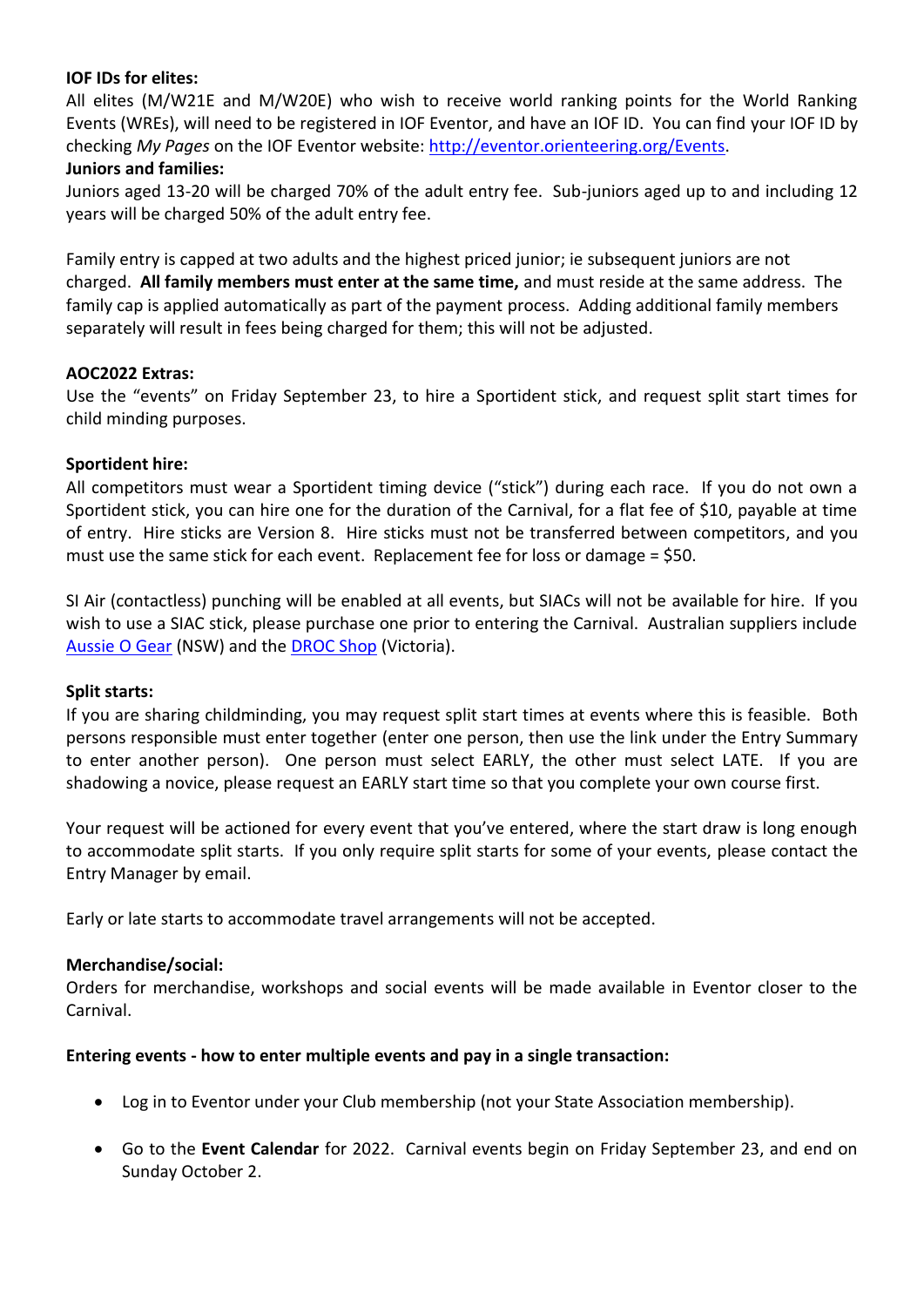- Place a tick in each of the boxes to the right of the event names, for every event you wish to enter (including **AOC2022 Extras**, which appears on Friday September 23). Refer to the table below, for entry fees.
- Go to the top of the Eventor page, and click on the green "**Enter Selected Events**" button. A single Entry Screen showing every selected event will appear.
- Check that your **Sportident** number is correct, especially if you recently upgraded! Change your Sportident number in *My Pages / My Settings / Event.*
- For each event, select the **Class** you wish to compete in. All classes that you are eligible for are shown; **make sure you choose the correct one**, and don't just pick the one at the top of the list. Your entry fee will be calculated depending on your age.
- If entering more than one person, click the link to one or more additional people. Choose people from the dropdown list, and a new entry for each of them will appear under yours. Follow the steps above for each person being entered. Payment will be totalled into a single transaction.
- Repeat the above steps for each event you are entering. You will not be asked to confirm and pay until you have entered each event.
- After entering all events, a summary screen of entries will appear. **Check your entry details carefully!** You can use *Previous* to make changes, before paying.
- Proceed to the Payment Options page. Payment is accepted via PayPal or POLI. All entries and services will be processed as a single transaction.
- After payment has been received, you may view or print your Receipt. You will also receive a confirming email.

# **Guide to class designations:**

# Championship classes = E (elite/junior elite) or A (age based)

Non Championship classes = AS (A Short; age based but shorter distance); B (moderate navigation for adults or juniors); Easy/Very Easy (any age); Novice (under 10)

- There are no AS classes at the Australian Sprint Distance Championships.
- The Australian Relay Championships have their own set of Classes, including a Mixed class.
- The Goldfields 3 Day has a range of classes based on distance and difficulty; choose any class. Bulletin 1 contains suggested age groupings for each class.

Tables with estimated distances for each Class will be available closer to the Carnival.

### **Additional notes:**

Individual entry to the three **Schools Championships** is not made via Eventor; schools team managers for each State will enter their teams once selected. Schools Championship entries will open for team managers mid-year.

To enter the **Australian Relays**, use the INDIVIDUAL Relay event, to nominate yourself and pay your entry fee. State team managers will make selections, using the TEAMS Relay event to provide final team line-ups, after individual entries close.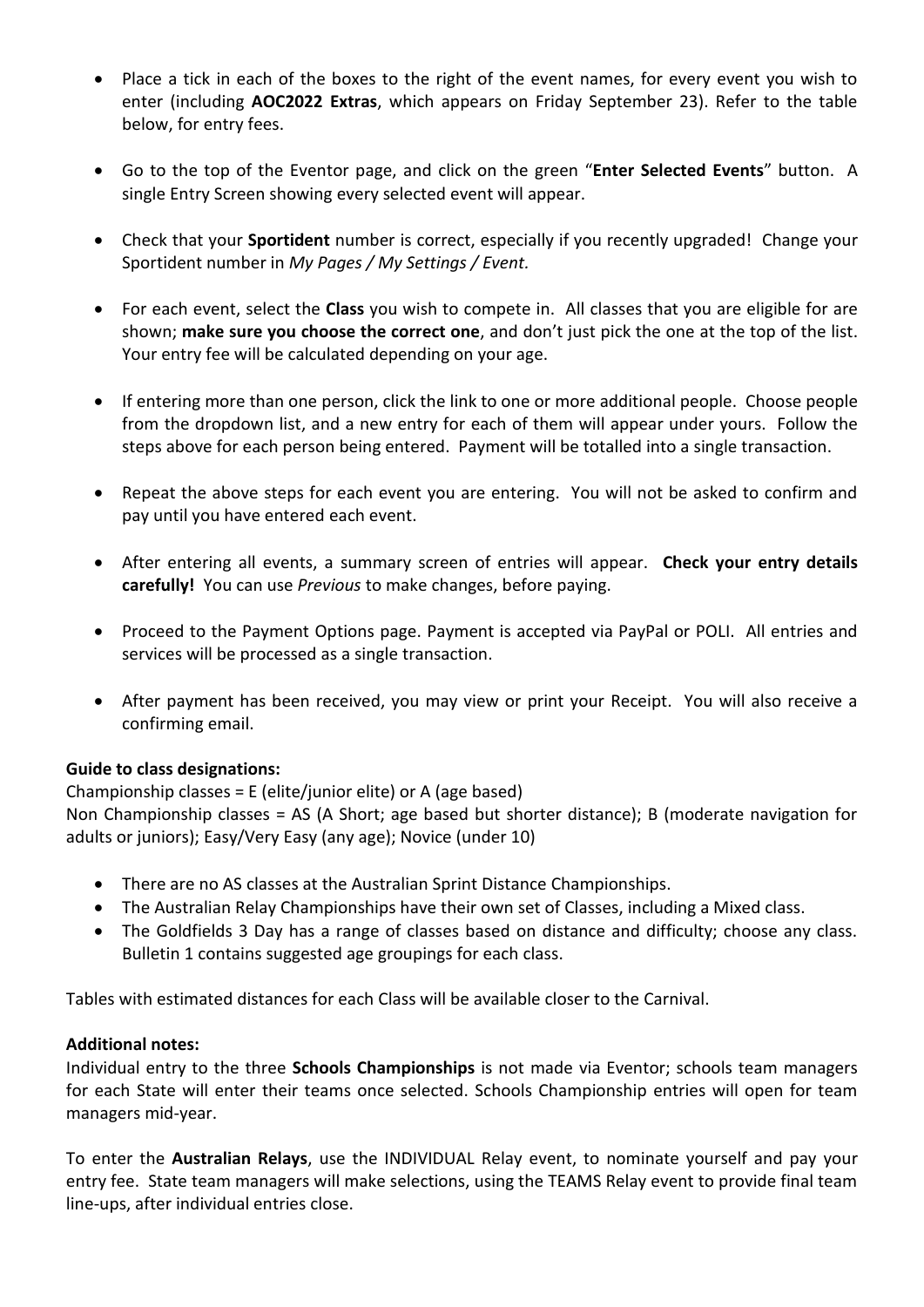Placings in the Victorian Middle Distance Championship on Day 1 will determine starting positions in the afternoon's unmissable **Orienteering Grand Prix**. Please enter the same class in both events.

The **Goldfields 3 Day** is a multiday event, held midweek. Competitors will earn points based on their results for each day, so enter the same class throughout to maximise your chances. Please note, you must select each day when entering, ie entering one day will not automatically enter you for the other two. If you enter all three days, you will go into our special prize draw!

# **TABLE OF ENTRY FEES**

|            |              | $\overline{2}$    | 3            | 4b                | 5b          | 6 <sub>b</sub> |
|------------|--------------|-------------------|--------------|-------------------|-------------|----------------|
|            | Victorian    | Orienteering      | Australian   | <b>Goldfields</b> | Goldfields  | Goldfields     |
|            | Middle       | <b>Grand Prix</b> | Middle       | Day 1             | Day 2       | Day 3          |
|            | Championship |                   | Championship |                   |             |                |
|            | Saturday     | Saturday          | Sunday       | Monday            | Tuesday     | Wednesday      |
| Date       | Sep 24 (am)  | Sep 24 (pm)       | Sep 25 (am)  | Sep 26 (pm)       | Sep 27 (pm) | Sep 28 (pm)    |
| Adult      |              |                   |              |                   |             |                |
| $(21 + )$  | \$35         | \$35              | \$51         | \$25              | \$25        | \$25           |
| Junior     |              |                   |              |                   |             |                |
| $(13-20)$  | \$25         | \$25              | \$36         | \$18              | \$18        | \$18           |
| Sub-Junior |              |                   |              |                   |             |                |
| (u 13)     | \$18         | \$18              | \$26         | \$13              | \$13        | \$13           |

|            |                          | 8                      | 9                       | <b>Extras</b>                  |
|------------|--------------------------|------------------------|-------------------------|--------------------------------|
|            | <b>Australian Sprint</b> | <b>Australian Long</b> | <b>Australian Relay</b> | Sportident Hire, Split Starts, |
|            | Championship             | Distance Championship  | Championship            | Merchandise, Social etc        |
|            | Friday                   | Saturday               | Sunday                  | Friday                         |
| Date       | Sep 30 (am)              | Oct $1$ (am)           | Oct $2$ (am)            | Sept 23                        |
| Adult      |                          |                        |                         |                                |
| $(21 + )$  | \$45                     | \$56                   | \$45                    | \$10 for Sportident hire       |
| Junior     |                          |                        |                         |                                |
| $(13-20)$  | \$32                     | \$39                   | \$32                    | \$10 for Sportident hire       |
| Sub-Junior |                          |                        |                         |                                |
| (u 13)     | \$23                     | \$28                   | \$23                    | \$10 for Sportident hire       |

### **Changes:**

You can change your entry (change class or update Sportident number) in Eventor yourself, any time up until the entry closing date. There is no fee for changing classes. Class changes after entry closure will only be accepted under exceptional circumstances, subject to map availability. Requests must be made in writing, with reasons provided.

# **Refunds:**

You can cancel your entry in Eventor yourself, any time up until the closing date. However, to request a refund, you will need to email the Carnival Director at [aoc2022@vicorienteering.asn.au](mailto:aoc2022@vicorienteering.asn.au)

Cancellations notified before entries close on August 31, will receive a 90% refund. The remaining 10% covers bank fees and administration costs associated with issuing refunds. No refunds will be made after entries close on August 31, other than on written request for exceptional circumstances.